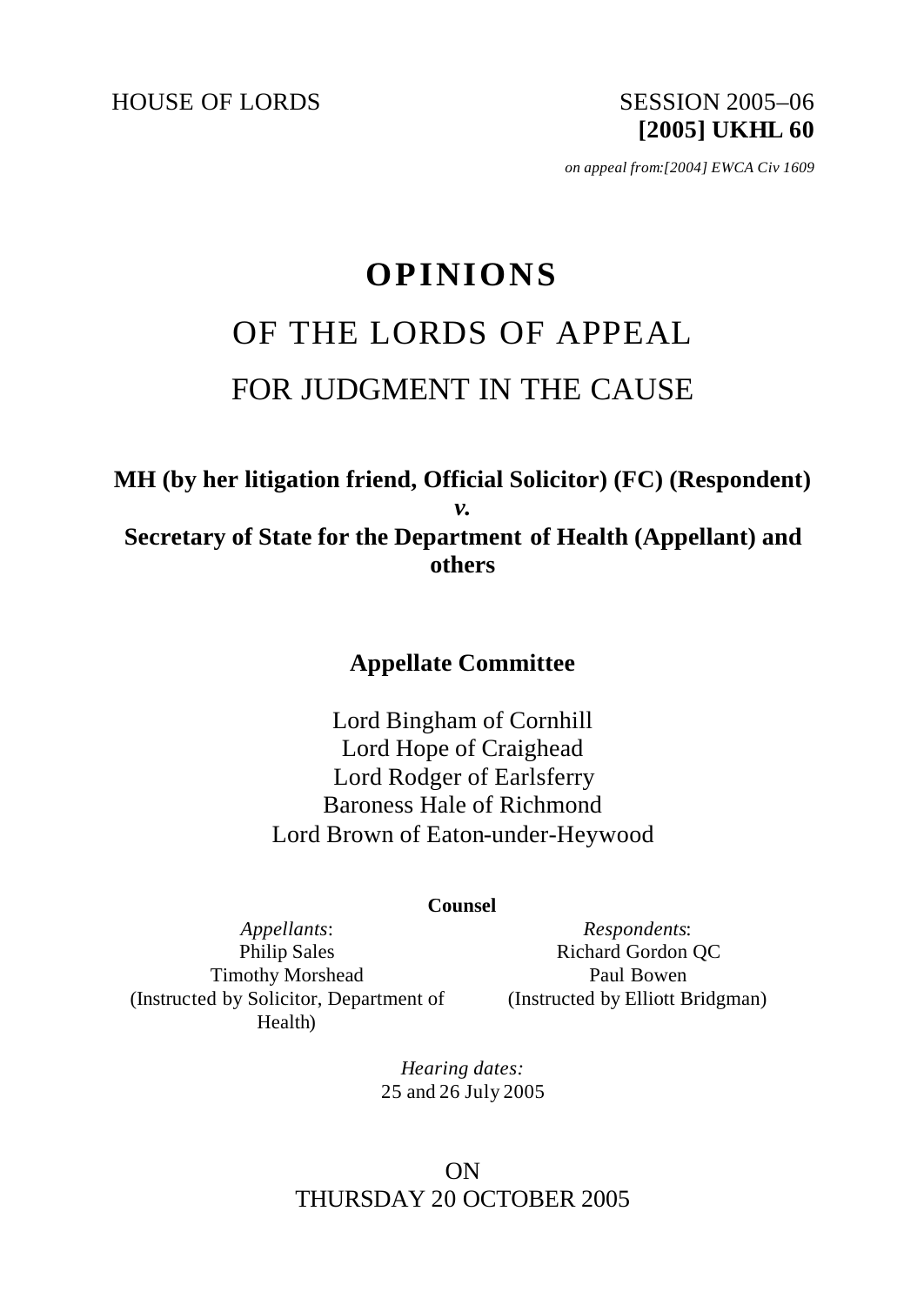#### **HOUSE OF LORDS**

## **OPINIONS OF THE LORDS OF APPEAL FOR JUDGMENT IN THE CAUSE**

## **MH (by her litigation friend, Official Solicitor) (FC) (Respondent)** *v.* **Secretary of State for the Department of Health (Appellant) and others**

#### **[2005] UKHL 60**

#### **LORD BINGHAM OF CORNHILL**

My Lords,

1. I have had the advantage of reading in draft the opinion of my noble and learned friend Baroness Hale of Richmond. I am in full agreement with it, and for the reasons which she gives would allow the Secretary of State's appeal and make the order which she proposes.

#### **LORD HOPE OF CRAIGHEAD**

My Lords,

2. I have had the advantage of reading in draft the speech of my noble and learned friend Baroness Hale of Richmond. I agree with it, and for the reasons she gives I too would allow the appeal and make the order which she proposes.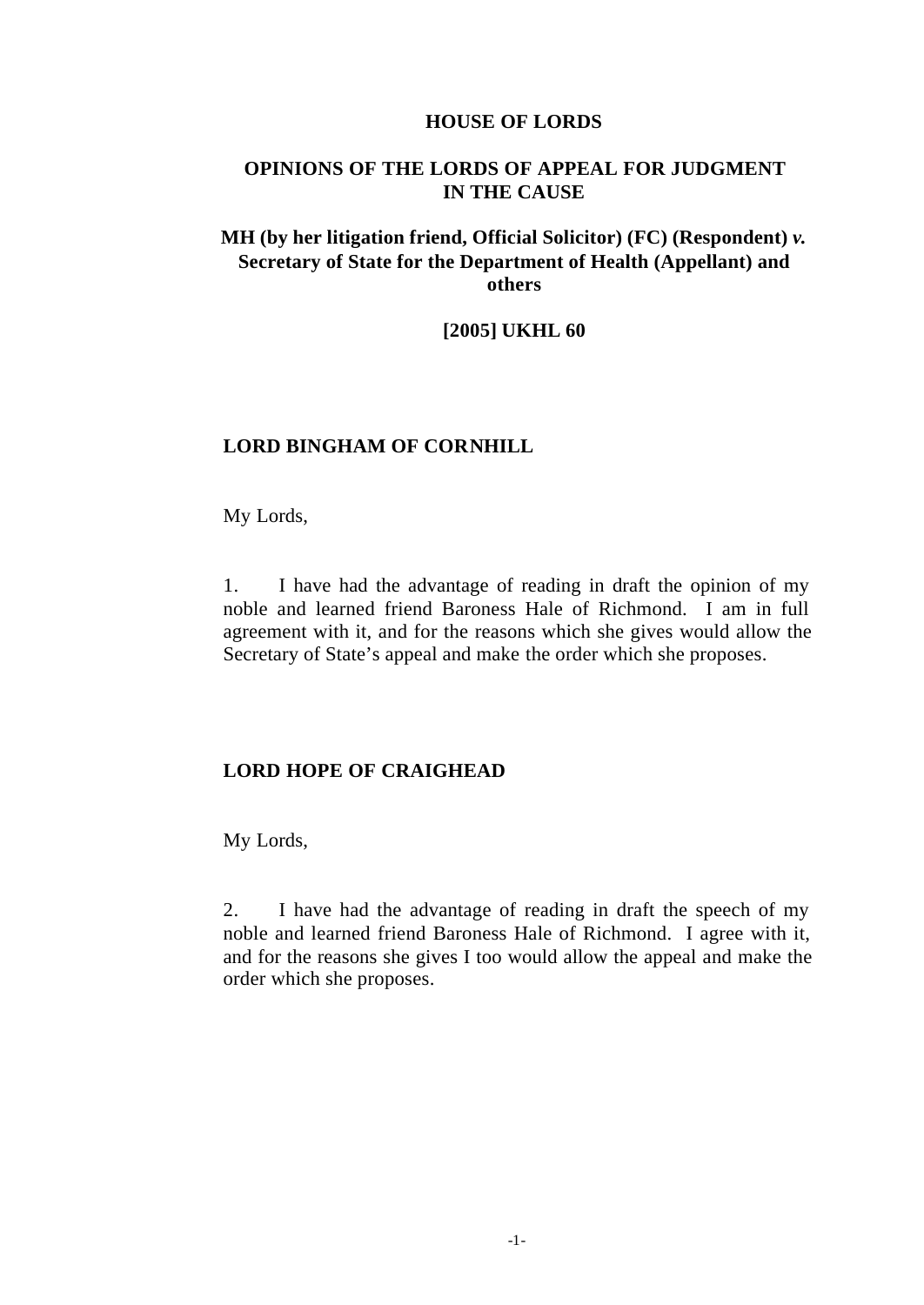## **LORD RODGER OF EARLSFERRY**

My Lords,

3. I have had the privilege of reading in draft the speech to be delivered by my noble and learned friend, Baroness Hale of Richmond. I agree with it and, for the reasons she gives, I too would allow the appeal and make the order which she proposes.

#### **BARONESS HALE OF RICHMOND**

My Lords,

4. How can a patient who is so severely mentally disordered that she cannot apply to a court or tribunal challenge her detention in hospital? The problem very rarely arises but it may do so more often in future. Most of the patients who are admitted under the formal procedures in the Mental Health Act 1983 do have the very limited capacity required to make an application to a mental health review tribunal or have someone else who can help them to make it. The exceptions may be patients with severe learning disability or severe dementia. It is now unusual for people with those disabilities to be formally admitted to hospital under the 1983 Act. Indeed, these days few patients with severe learning disability are admitted to hospital at all.

5. Most of these patients are much better looked after outside hospital, either at home or in some form of residential care. Those who are admitted to hospital have since the 1950s generally been admitted without legal formalities. It has long been assumed that patients who do not object to being in hospital can be admitted informally even if they lack the capacity to consent. This is merely an extension of the general principle that people who lack the capacity to decide for themselves may be given the care and treatment which they need in their own best interests without specific legal authorisation. The Act's formal procedures were therefore reserved for the very few who actively objected. This assumption was confirmed as a matter of domestic law by the decision of this House in *R v Bournewood Community and Mental Health NHS Trust, Ex p L* [1999] 1 AC 458; but it is now under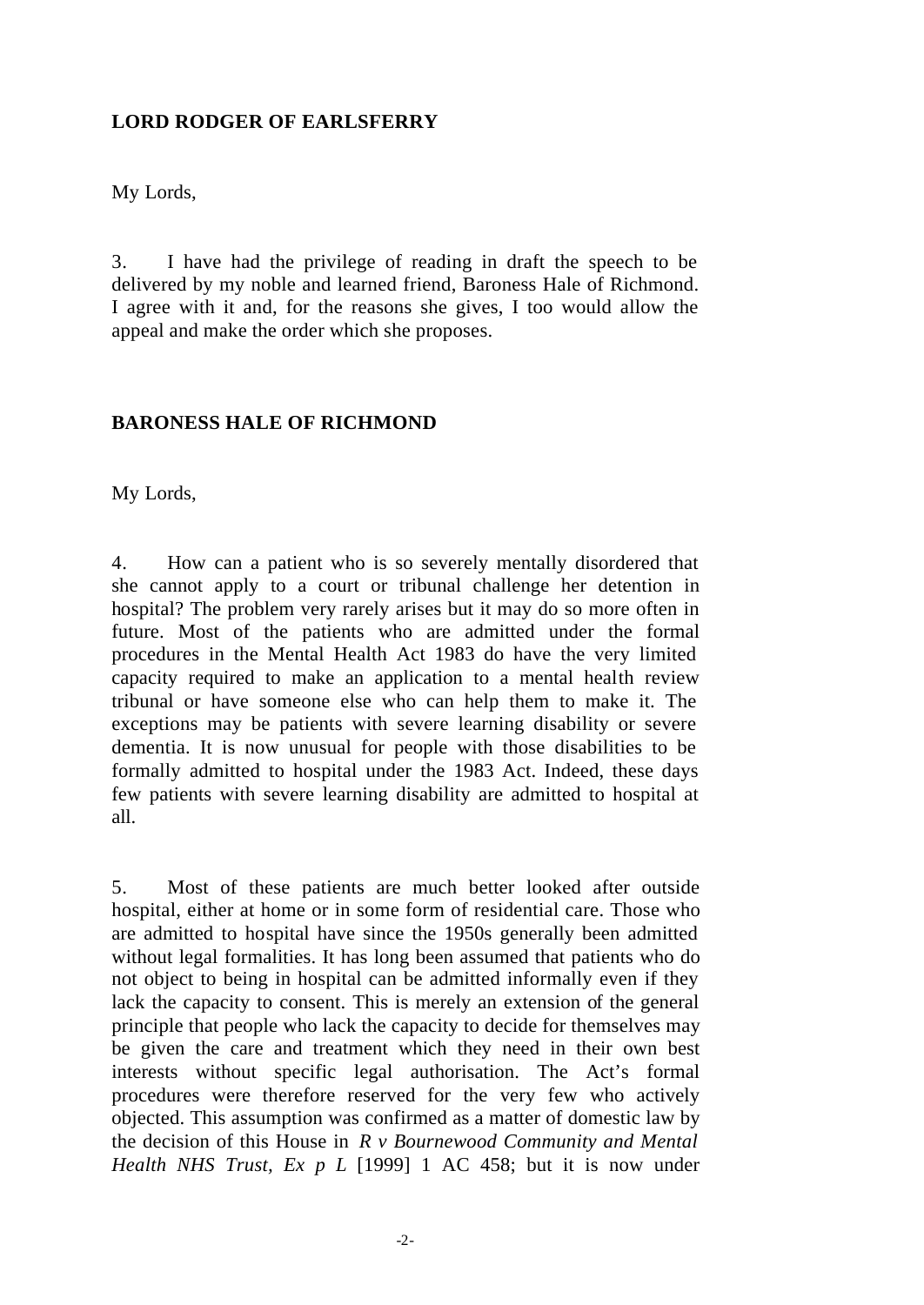reconsideration in the light of the recent decision of the European Court of Human Rights in *HL v United Kingdom* (2004) 40 EHRR 761 that such an informal admission may be a deprivation of liberty for the purpose of article 5 of the Convention. But that is not the issue before us.

#### *The facts and the issues*

6. This case is about a young woman, MH, who is severely mentally disabled as a result of Down's syndrome. She was formally admitted to hospital for assessment under section 2 of the 1983 Act. Aged 32 at the time, she lived with her mother, BL, who was deeply distrustful of the health and social services and often rejected the help they offered. As a result, MH was denied the therapy and social contacts which might have helped her to develop her skills and lead a fuller life. It was also feared that if her mother felt unable to cope she might harm her daughter rather than turn to the authorities for help. Matters came to a head in January 2003, when the mother became ill and MH increasingly disturbed in her behaviour. The mother having refused entry to the home so that MH's mental health could be assessed, a warrant under section 135 of the 1983 Act was obtained and executed on 31 January 2003. MH was then admitted to hospital for assessment under section 2. The application for her to be admitted to the hospital was made by an approved social worker and supported by the recommendations of two doctors, one of them Dr Langton, a consultant psychiatrist specialising in adult learning disability who had known MH since 1994.

7. The grounds for admission set out in section 2(2) are that the patient:

"(a) . . . is suffering from mental disorder of a nature or degree which warrants the detention of the patient in a hospital for assessment (or for assessment followed by medical treatment) for at least a limited period; and (b) he ought to be so detained in the interests of his own health or safety or with a view to the protection of other persons."

If the hospital managers to whom the application is made agree to admit the patient, she may then be detained in the hospital for up to 28 days: see section 2(4). However, she can be discharged at any time on the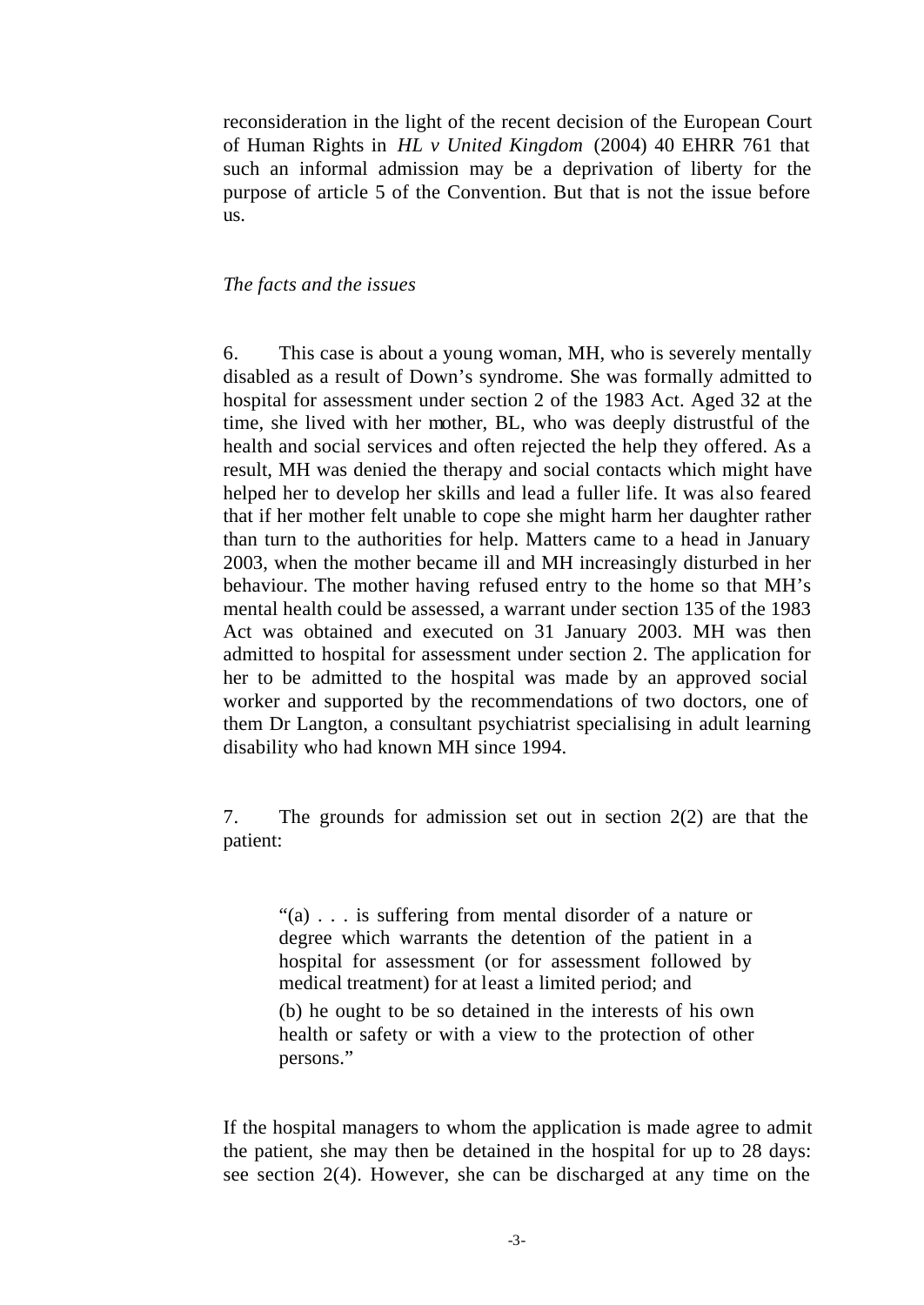order of the responsible medical officer (the RMO, who is the consultant in charge of her treatment), or the hospital managers, or her nearest relative: see section  $23(2)(a)$ . She may also apply to a Mental Health Review Tribunal within 14 days of her admission: see section  $66(1)(a)$ and (i), (2)(a). The tribunal must hear her case within seven days of receiving the application: see Mental Health Review Tribunal Rules 1983, r 31.

8. No application was made to the tribunal within 14 days of MH's admission. However, MH's mother, as nearest relative, did try to discharge her. The nearest relative has to give 72 hours' notice in writing to the managers of the hospital of her intention to discharge the patient; if the RMO then reports that if discharged the patient would be likely to act in a manner dangerous to others or to herself, the discharge is of no effect: see section  $25(1)$ . Dr Langton made such a report in this case and the hospital managers confirmed it. Hence MH was not discharged.

9. Once she had become calmer and her needs assessed in hospital, the plan was to find a suitable residential placement for her. As it was known that her mother would not agree to this, it was also planned to arrange for MH to be received into guardianship under section 7 of the 1983 Act. This is a long term alternative to detention and treatment in hospital. The guardian may be a private individual but is usually the local social services authority. The guardian has power to decide where the patient is to live and to require her to attend at specified places for medical treatment, occupation, education or training: see section 8(1). The grounds set out in section 7(2) are that the patient:

"(a) . . . is suffering from mental disorder, being mental illness, severe mental impairment, psychopathic disorder or mental impairment and his mental disorder is of a nature or degree which warrants his reception into guardianship . . . ; and

(b) it is necessary in the interests of the welfare of the patient or for the protection of other persons that the patient should be so received."

As with an application for admission to hospital, the application for reception into guardianship may be made either by an approved social worker or by the patient's nearest relative: see section 11(1). However, as with an application for longer term admission to hospital for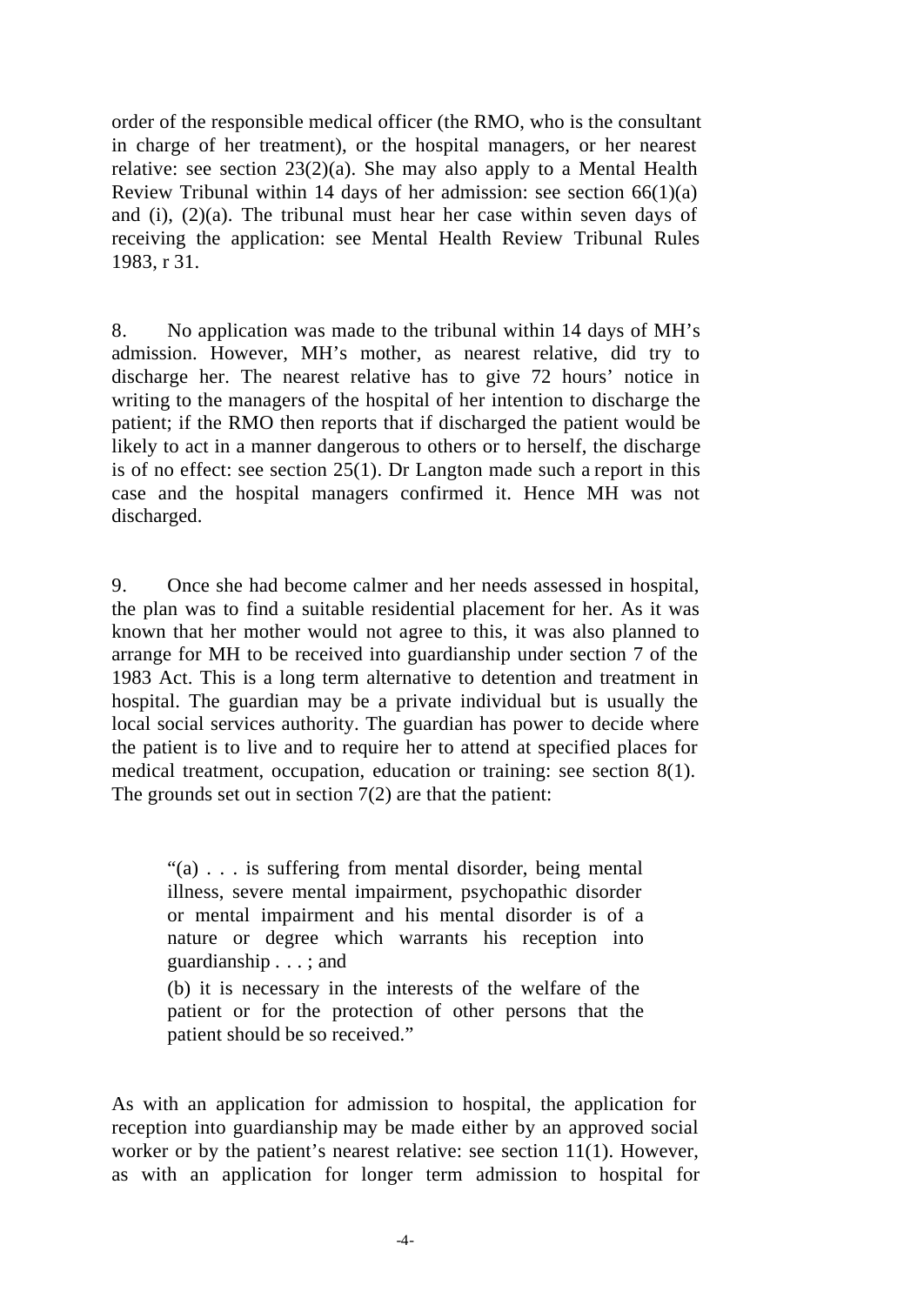treatment under section 3 of the 1983 Act, an approved social worker cannot make the application if the patient's nearest relative has lodged an objection to it: see section 11(4). Furthermore, the nearest relative can discharge the patient from guardianship at any time under section  $23(2)(b)$  and there is no equivalent of the RMO's power in section  $25(1)$ to bar a discharge from hospital. Hence there is no point in making a guardianship application to which the nearest relative objects. In this case, as expected, MH's mother did object to the proposed guardianship application.

10. Where the nearest relative objects to an application either for admission for treatment or for reception into guardianship, the authorities may invoke the procedure for appointing an "acting nearest relative" under section 29 of the 1983 Act. An application may be made to the local county court, usually by an approved social worker, on the grounds set out in section 29(3), *inter alia*:

"(c) that the nearest relative of the patient unreasonably objects to the making of an application for admission for treatment or a guardianship application in respect of the patient; or

(d) that the nearest relative of the patient has exercised without due regard to the welfare of the patient or the interests of the public his power to discharge the patient from hospital or guardianship . . . or is likely to do so."

In this case an application was made to the local county court the day before MH's 28 day admission to hospital for assessment was due to expire. If an application on ground (c) or (d) is pending immediately before the 28 day period runs out, that period is automatically extended until the application has been finally disposed of and, if it is successful, for a further seven days to enable the formalities for admission for treatment or for guardianship to be completed: see section 29(4).

11. It must originally have been contemplated that county courts would deal with these cases very quickly. In practice, however, they may drag on for a considerable time: the county court order in this case was made after a three day trial in July 2004 and the application not "finally disposed of" until the Court of Appeal dismissed the mother's appeal in May 2005, more than two years after the proceedings had begun: see *Lewis v Gibson* [2005] EWCA Civ 587. County courts have, however, a general power under section 38 of the County Courts Act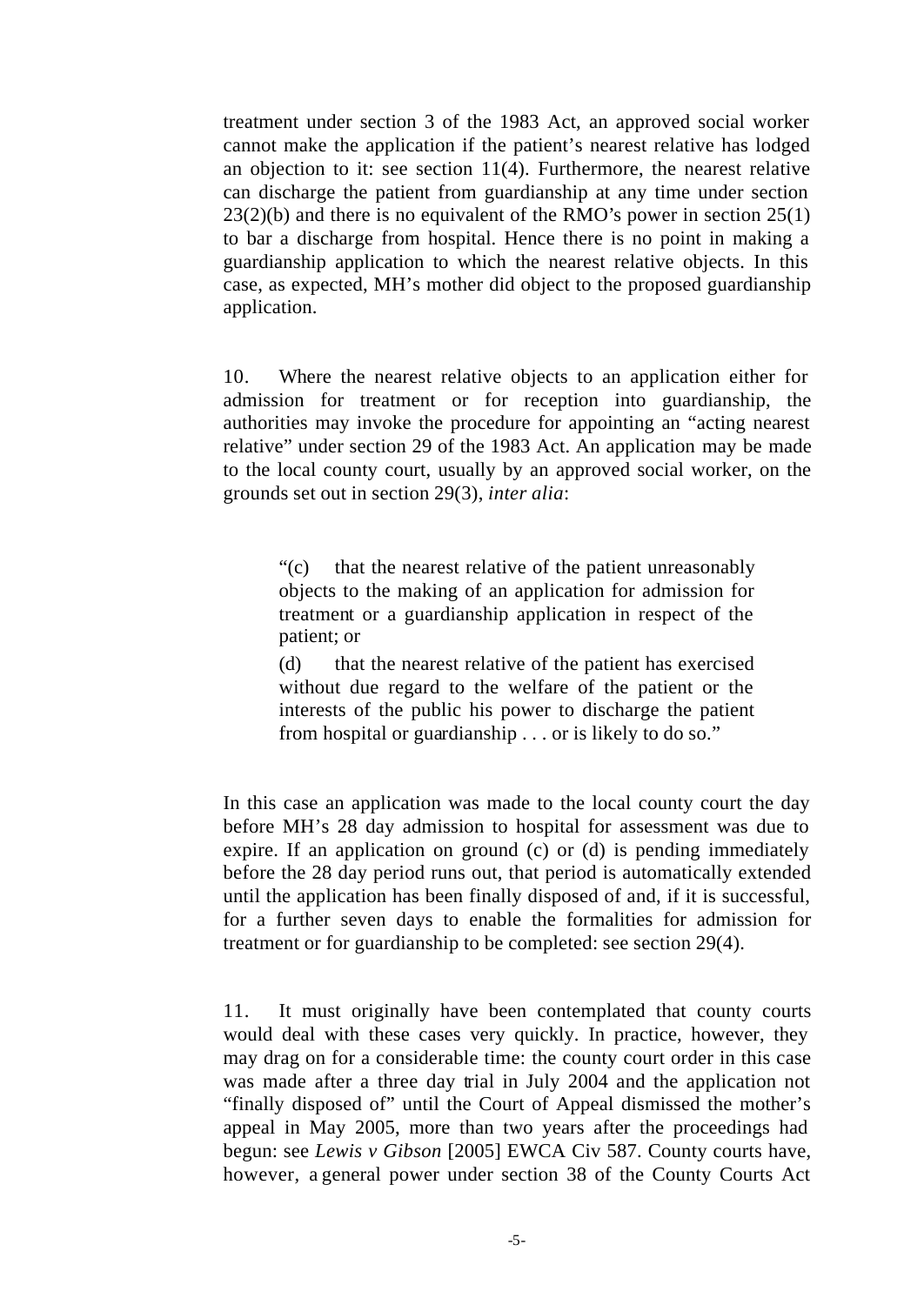1984 to make interim orders and the hospital managers or local social services authority may rely upon an interim order appointing an acting nearest relative in order to admit or receive the patient: see *R v Central London County Court, Ex p London* [1999] QB 1260, CA. An interim order was made on 1 August 2003 and on 7 August 2003 an application was made for MH to be received into guardianship under section 7 of the 1983 Act. By then her condition had much improved in hospital and a suitable placement for her had been found in Liverpool. She had, in fact, already been transferred to that placement in July, presumably on leave of absence from the hospital where she was still technically liable to be detained. She is still under the guardianship of the local authority and was moved to a placement nearer her family in December 2004.

12. Section 29(4) of the 1983 Act places the patient in a most unsatisfactory legal position. She has been compulsorily admitted to hospital under a power which is meant to last for 28 days at most before either lapsing or being replaced with a longer term power for which the procedure and criteria are more stringent. She has the right to apply to a mental health review tribunal within the first 14 days, but may very well not do so: we have been told that there were 21,639 uses of section 2 in England in 2003-4 but only 6,108 applications by section 2 patients to a tribunal. Thus some 70% of admissions do not lead to an application, although it is not known whether this is because the patient is quickly discharged from the section (though not necessarily from the hospital), or has consciously decided not to apply, or is incapable of doing so.

13. If further treatment or care under compulsory powers were still thought necessary after the 28 days had elapsed, the patient would normally expect to be the subject of an application for admission for treatment under section 3 or a guardianship application. If accepted, this would give her a new right to apply to a tribunal once within the six months for which that admission or reception initially lasts: see section  $66(1)(b)$  or (c) and (i) and (2)(b) and (c). If it is renewed at the end of that period, she can apply once within each period of renewal: the first renewal is for a further six months and thereafter renewals are at yearly intervals: see section  $66(1)(f)$  and (i) and (2)(f). Moreover, if a hospital patient does not exercise her right to apply within six months of admission (or of transfer from guardianship) the hospital managers *must* refer the case to a tribunal (unless it has come before a tribunal for some other reason): see section 68(1). When a long term detention is renewed, the managers must also refer the case if three years have gone by since the case was last considered by a tribunal: see section 68(2). These duties were introduced in order to ensure that patients who had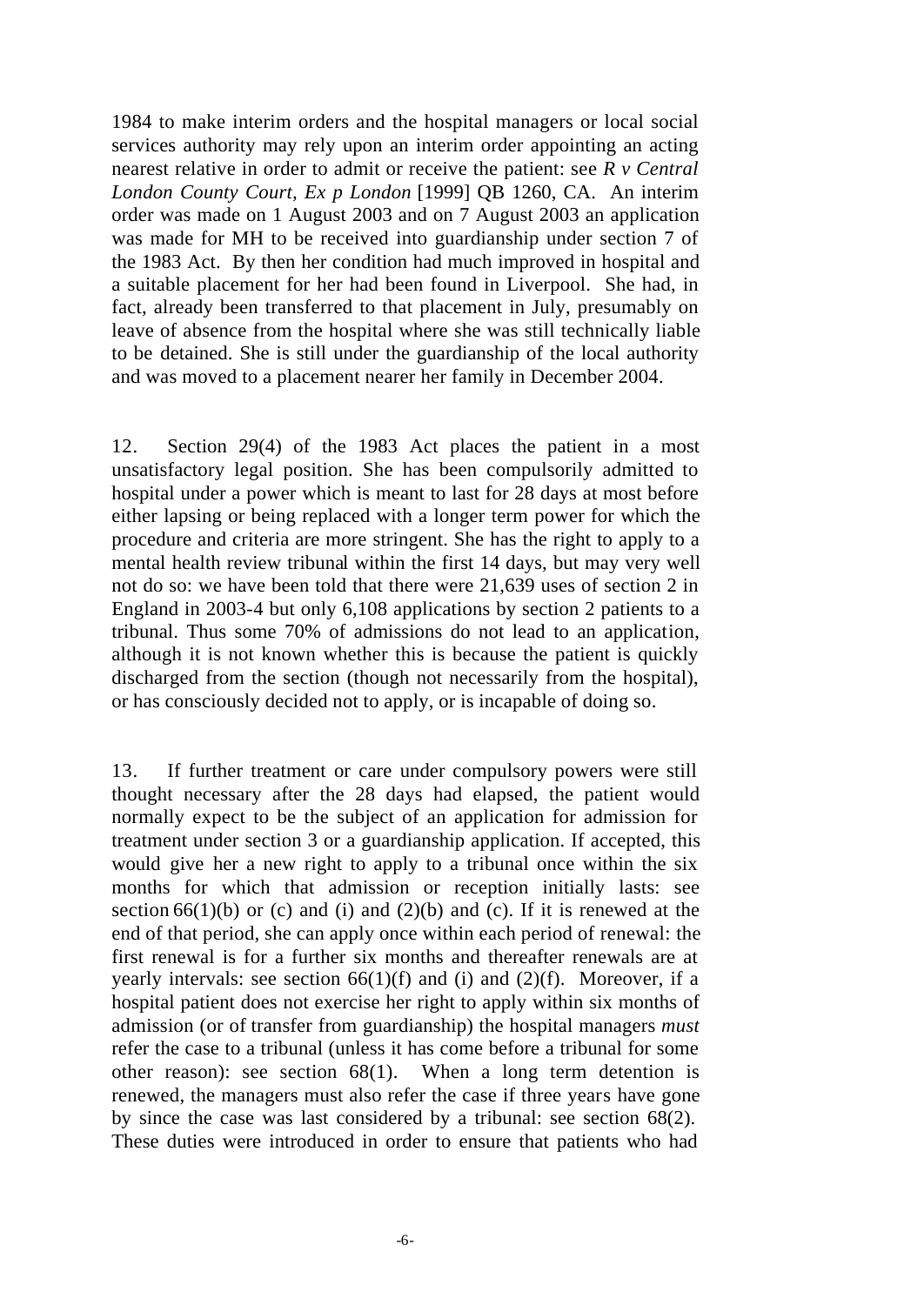not exercised their rights to apply, perhaps because they lacked the capacity or had become institutionalised, were not "lost" in the system.

14. None of these rights to a review arises if the patient is kept waiting under section 29(4). Yet the timetable for proceedings under section 29 has nothing to do with the patient's needs and is not under her control. Indeed, until the rules were changed in April 2005, the patient could not even be a party to the county court proceedings: see CCR Ord 49, rule 12(3)(b), amended by Civil Procedure (Amendment) Rules 2005 (SI 2005/352). Nor does the nearest relative have any right to apply to a tribunal instead. The normal principle is that a nearest relative who cannot discharge the patient has a right of application to a tribunal. Thus, for example, there is a right to apply within 28 days of an order barring her from discharging the patient: see section  $66(1)(g)$  and (ii) and (2)(d). But this only exists where the patient is detained for treatment, not where the patient is detained for assessment, no doubt because it was thought that there was little point in providing such a right when the detention would only last for 28 days or a short time thereafter. A nearest relative who is displaced under section 29 also has a right to apply once within each year after the court's order: see section 66(1)(h) and (ii) and (2)(g).

15. There is, however, a discretionary power in the Secretary of State for Health at any time to refer the case of any patient who is liable to be detained (whether or not she is actually in hospital) or is subject to guardianship: see section  $67(1)$ . In this case, solicitors instructed by the mother wrote in early March 2003 asking the Secretary of State to refer the case. This he promptly did and a tribunal hearing took place on 26 March. The tribunal decided not to discharge the patient.

16. These judicial review proceedings were launched in May 2003, while MH was still in hospital. They were nominally brought by MH, but in reality by her mother acting as her litigation friend. In July, the mother was replaced as litigation friend by the Official Solicitor, who has maintained this action on MH's behalf. At its height, there were challenges to the decisions of the mental health review tribunal, the local social services authority, and the local county court, as well as to the legislation itself. Only the last is live before us. The issue is whether the current law is compatible with the patient's rights under article 5(4) of the ECHR in two respects.

17. Article 5(4) reads as follows: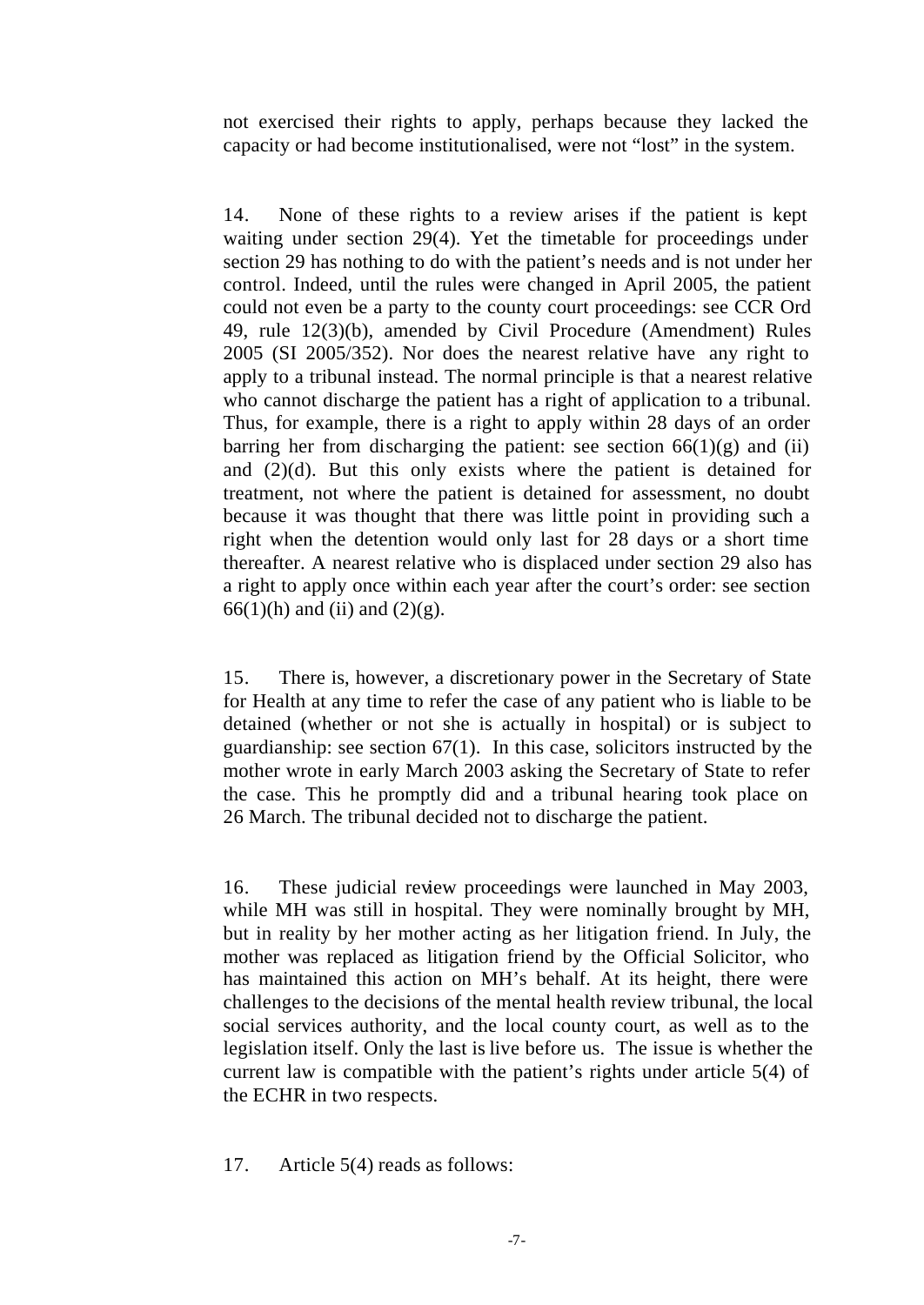"Everyone who is deprived of his liberty by arrest or detention shall be entitled to take proceedings by which the lawfulness of his detention shall be decided speedily by a court and his release ordered if his detention is not  $lawful$ ."

Under article 5(1), "no-one shall be deprived of his liberty save in the following cases and in accordance with a procedure prescribed by law". Among the cases listed is "(e) the lawful detention . . . of persons of unsound mind, . . . " As the European Court of Human Rights held in *Winterwerp v The Netherlands* (1979) 2 EHRR 387, 402, para 39, this requires three things:

"In the Court's opinion, except in emergency cases, the individual concerned should not be deprived of his liberty unless he has been reliably shown to be of 'unsound mind'. The very nature of what has to be established before the competent national authority  $-$  that is, a true mental disorder - calls for objective medical expertise. Further, the mental disorder must be of a kind or degree warranting compulsory confinement. What is more, the validity of continued confinement depends upon the persistence of such a disorder."

Thus, given the inherent changeability of mental disorders, article 5(4) requires, not only an initial right of access to a court or tribunal to discover whether the criteria for detention have been met, but also "a review of lawfulness to be available at reasonable intervals" thereafter: see *Winterwerp*, 408, para 55. That review need not always be attended by the same guarantees as are required under article 6, see *Winterwerp*, 409, para 60, but:

"it is essential that the person concerned should have access to a court and the opportunity to be heard either in person or, where necessary, through some form of representation . . . Mental illness may entail restricting or modifying the manner of the exercise of such a right, but it cannot justify impairing the very essence of the right. Indeed, special procedural safeguards may prove called for in order to protect the interests of persons who, on account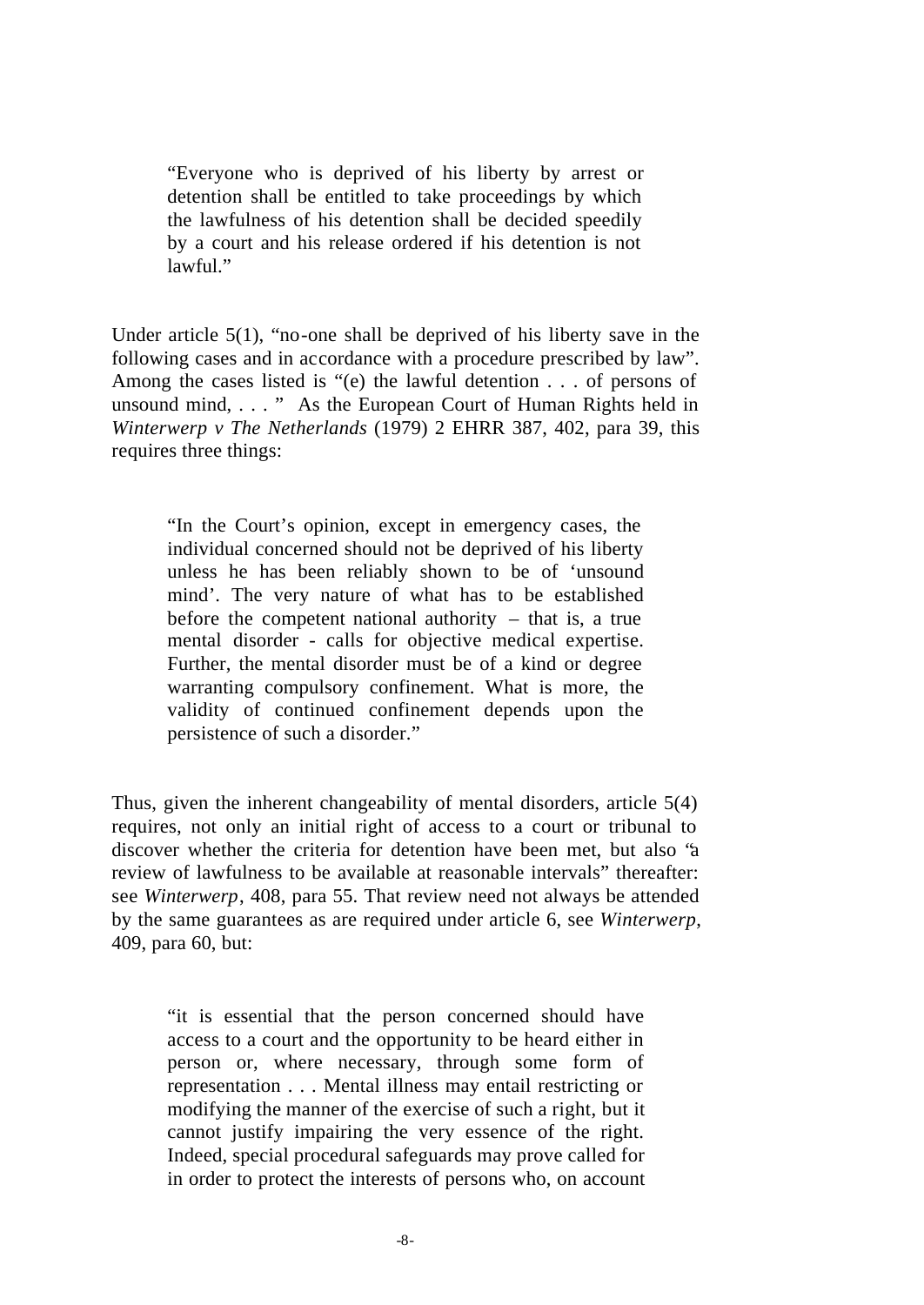of their mental disabilities, are not fully capable of acting for themselves."

18. It is argued, therefore, that the present law fails to comply with article 5(4) in two respects. First, it does not provide a practical and effective right of access to a court for a patient detained under section 2 who lacks the capacity to apply to a tribunal by herself. The only way to do this, it is argued, is automatically to refer every such detention to a tribunal. Secondly, the present law does not provide a right of review at reasonable intervals for a patient who finds herself detained by virtue of section 29(4) and is thus deprived of the right which a patient newly detained under section 3 would have.

19. Silber J declined to hold that the present law was incompatible in either respect. The Court of Appeal at [2004] EWCA Civ 1609, [2005] 1 WLR 1209, however, made two declarations of incompatibility:

"(i) section 2 of the Mental Health Act 1983 is incompatible with article 5(4) of the Convention in that it is not attended by adequate provision for the reference to a court of the case of a patient detained pursuant to section 2 in circumstances where a patient has a right to make application to a mental health review tribunal but the patient is incapable of exercising that right on his own initiative;

(ii) section 29(4) of the 1983 Act is incompatible with article 5(4) of the Convention in that it is not attended by provision for the reference to a court of the case of a patient detained pursuant to section 2 of the Act whose period of detention is extended by the operation of section  $29(4)$ ."

The Secretary of State now appeals against both declarations.

#### *Is section 2 incompatible?*

20. The question is not whether section 2 is incompatible with article 5(1)(e). Indeed it would be difficult to argue that it was. Its object is to limit compulsory admission to hospital to cases where the *Winterwerp* criteria are met. The requirement of objective medical expertise is met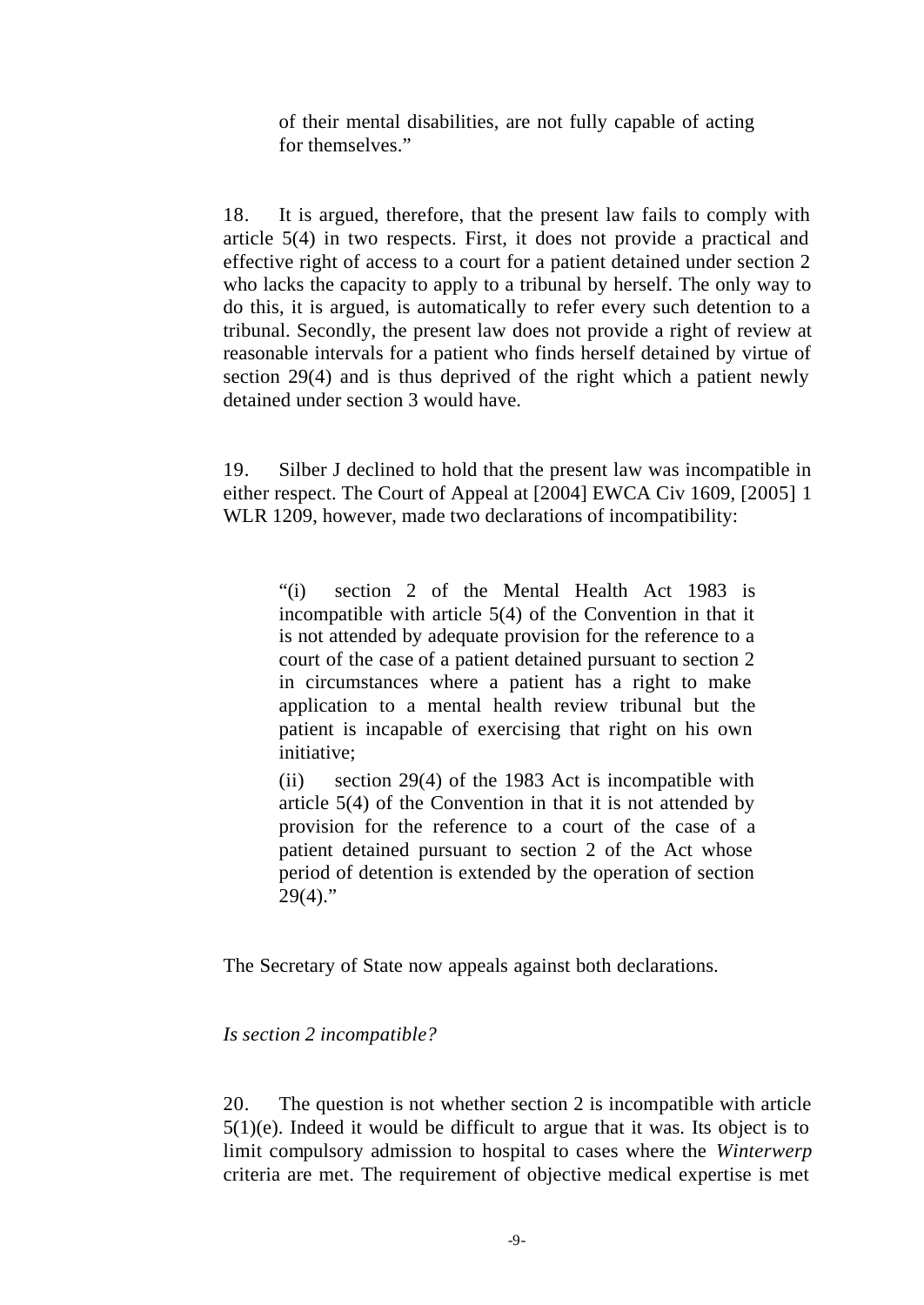by the recommendations of two medical practitioners, who must be independent of one another, one of whom must be a specialist and at least one of whom must be independent of the admitting hospital: see section 12. The grounds for admission, set out in para 7 above, are fully in line with the *Winterwerp* requirements. An admission to hospital which complies with the procedural requirements of the Act, and where the substantive grounds for admission do in fact exist, would appear fully to comply with the article  $5(1)(e)$  of the Convention. If the procedural requirements or grounds are not in fact met, the patient will have a right of redress either under the ordinary law or under the Human Rights Act. Even in the most compliant of legal systems, it sometimes happens that people's rights are violated: see, for example, *Storck v Germany* (Application No 61603/00), 16 June 2005.

21. The question, therefore, is whether section 2 is incompatible with the additional procedural protection given by article 5(4), which is designed to procure the speedy release of someone who should not in fact have been detained in the first place or should not be detained any longer.

22. The short answer to this question is that article 5(4) does not require that every case be considered by a court. It requires that the person detained should have the right to "take proceedings". The wording is different from article 5(3), which deals with the rights of a person who has been arrested on suspicion of having committed a criminal offence or to prevent his committing an offence or fleeing after having done so:

"Everyone arrested or detained in accordance with the provisions of paragraph 1(c) of this article shall be brought promptly before a judge or other officer authorised by law to exercise judicial power and shall be entitled to trial within a reasonable time or to release pending trial. . . ."

The difference betwe en a right to "take proceedings" and a right to "be brought promptly before a [court]" must be deliberate. It stops short of requiring judicial authorisation in every case. It leaves to the person detained the choice of whether or not to put the matter before a court. Understandably, therefore, the respondent abandoned the argument that article 5(4) required that *all* section 2 admissions should be referred to a tribunal and concentrated only on those patients who lack the capacity to exercise their article 5(4) rights. Logically, of course, this argument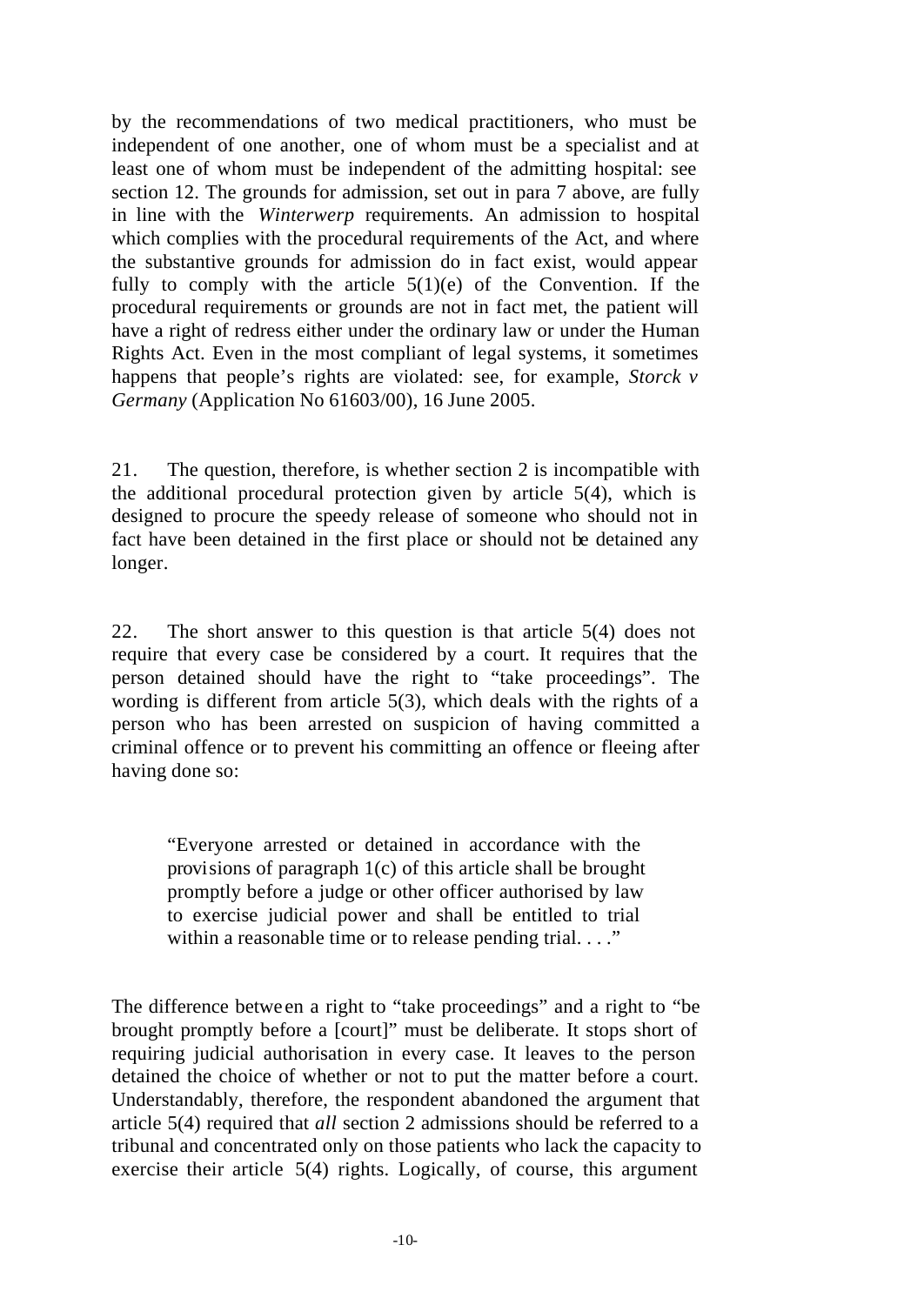would also apply to a patient detained under section 3, for the automatic reference after six months under section 68(1) would not be regarded as "speedy".

23. For them, the argument is that a right "to take proceedings" is ineffective if the patient lacks the ability to do so. Given that the Convention is there to secure rights that are "practical and effective" rather than "theoretical and illusory" this is a powerful argument. But it does not lead to the conclusion that section 2 is in itself incompatible with the Convention or that the solution is to require a reference in every case. Rather, it leads to the conclusion that every sensible effort should be made to enable the patient to exercise that right if there is reason to think that she would wish to do so.

24. There is no Strasbourg case which implies into article 5(4) the requirement of a judicial review in every case where the patient is unable to make her own application, nor is this suggested in authoritative texts such as *Karen Reid, A Practitioner's Guide to the European Convention on Human Rights* (2<sup>nd</sup> ed 2004). Indeed, in *Rakevich v Russia* (Application No 58973/00), 28 October 2003, it was held that even the judicial review of every admission on the initiative of the detaining authorities is not enough if the patient does not herself have the direct right to apply for her release. In the recent case of *Storck v Germany* (Application No 61603/00), 16 June 2005, there was in principle a procedure available to protect the patient's interests, but the applicant had been unable to secure outside help during her confinement in a private clinic to enable her to institute such proceedings, so it was "questionable whether there had been sufficient safeguards to guarantee the applicant's effective access to court": see para 118. This was not because of lack of capacity but because of the lack of practical machinery for contacting the court. This illustrates only too well how there may be many other obstacles than lack of capacity to the effective exercise of the right to take proceedings. Singling out lack of capacity for special treatment would raise a host of problems of definition and assessment for which there is no warrant either in the Convention or in the Act.

25. That is why our system tries hard to give patients and their relatives easy access to the tribunal which is itself designed to meet their needs. The managers of the hospital have a statutory duty, under section 132 of the Act, to take such steps as are practicable to ensure that the patient understands the effect of the provisions under which she is detained and the rights of applying to a mental health review tribunal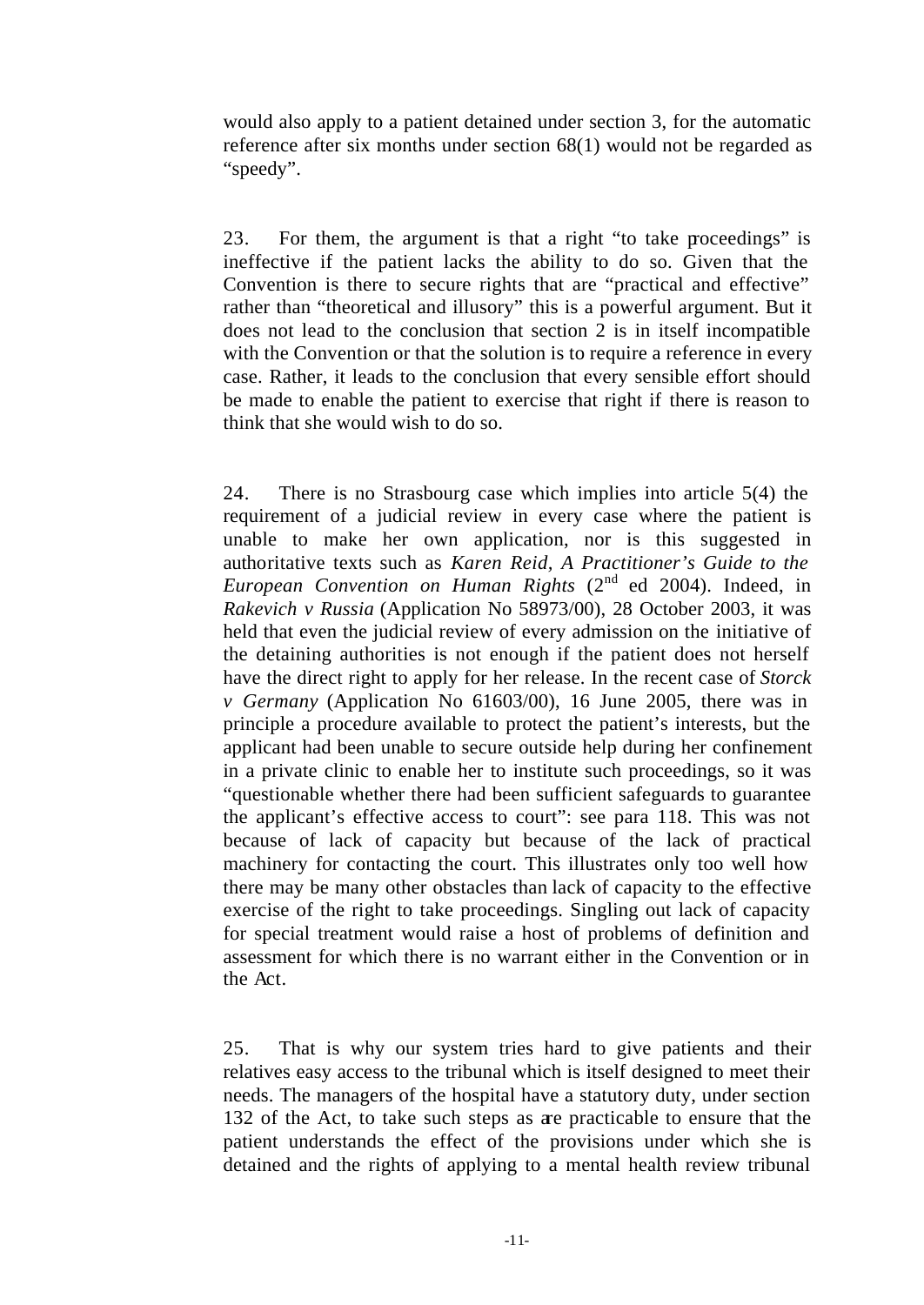which are available to her. This has to be done as soon as practicable after the patient is detained. Unless the patient wishes otherwise, this information is also to be given to the patient's nearest relative. Under the Code of Practice (published March 1999 pursuant to section 118 of the Act by the Department of Health and Welsh Office), section 14, information should be given to the patient "in a suitable manner and at a suitable time" by a person who "has received sufficient training and guidance". Patients and nearest relatives have to be told how to apply to a tribunal, how to cont act a suitably qualified solicitor, that free legal aid may be available, and how to contact any other organisation which may be able to help them make an application. In other words, the hospital managers have to do the best they can to make the patient's rights practical and effective.

26. Mental health review tribunals were also designed with that object in mind. Before they were created, in the Mental Health Act 1959, compulsory detentions were authorised by a judicial officer, who was widely regarded as a 'rubber stamp' of little practical value in challenging the decision to detain. Tribunals are composed of a legally qualified presider, a medical member with expertise in the diagnosis and treatment of mental disorder, and a third member with other suitable experience, for example in the social services. Although the procedures have become more formal since the advent of legal assistance for patients, they are designed to be user-friendly and to enable the patient and her relative to communicate directly with the tribunal. A reference to the tribunal must be considered in the same way as if there had been an application by the patient: see r 29. Hence although the initiative is taken by someone else, the patient's rights are the same. Although an application has to be made in writing, it can be signed by any person authorised by the patient to do so on her behalf: see r 3(1). This could be any relative, a social worker, an advocate, or a nurse, provided of course that the patient has sufficient capacity to authorise that person to act for her. The common law presumes that every person has capacity until the contrary is shown and the threshold for capacity is not a demanding one. These principles have recently been confirmed by Parliament in the Mental Capacity Act 2005.

27. Even if the patient's nearest relative has no independent right of application, there is much that she, or other concerned members of the family, friends or professionals, can do to help put the patient's case before a judicial authority. The history of this case is a good illustration. The patient's mother was able to challenge every important decision affecting her daughter. Most helpfully, she stimulated the Secretary of State's reference to the tribunal very quickly after it became clear that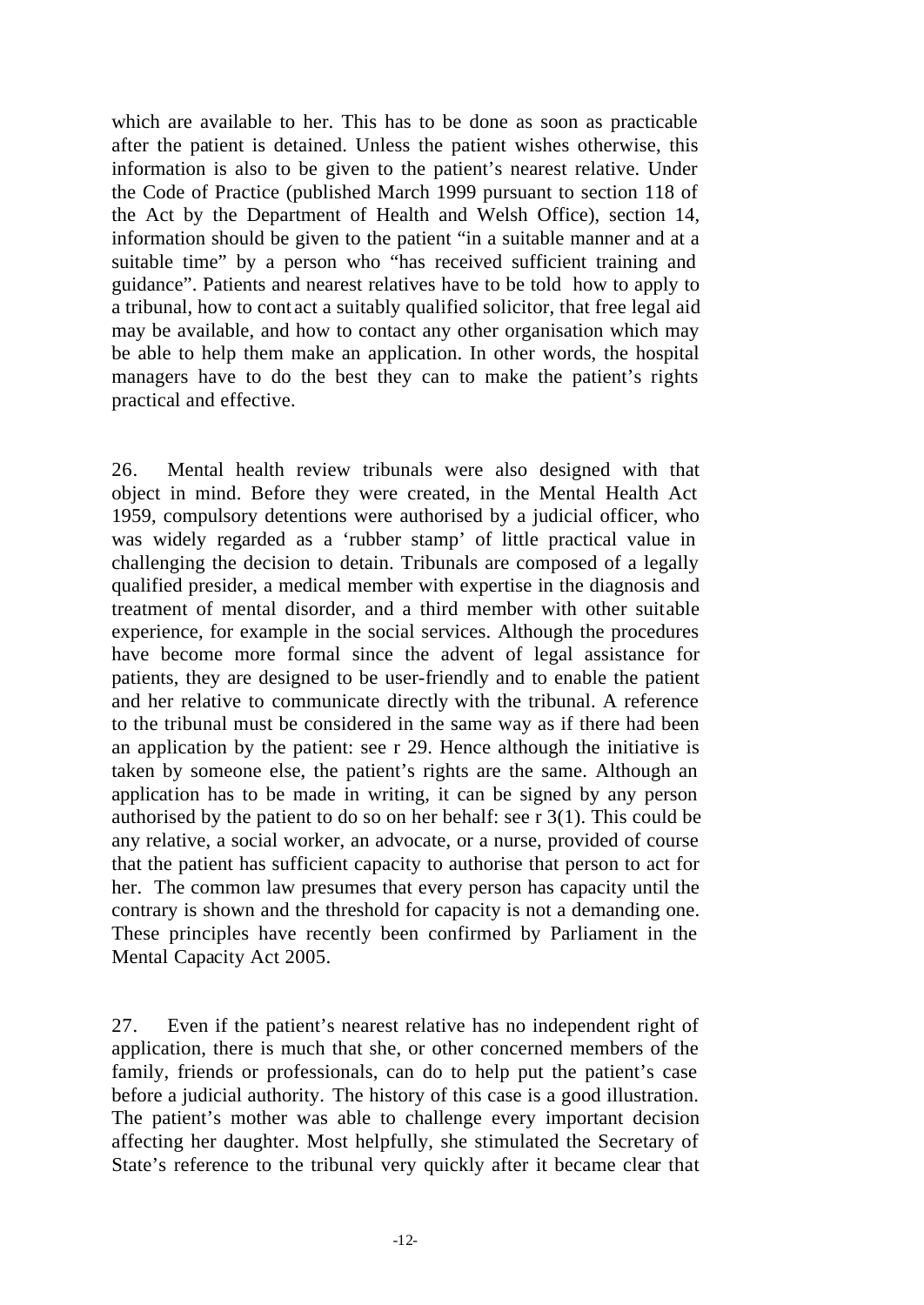her daughter was to be kept in hospital longer than 28 days. Had MH been discharged once the 28 days were up there would, in my view, have been no violation of her rights under article 5(4). It follows that section 2 of the Act is not incompatible with article 5(4). Section 29(4), however, is another matter.

#### *Is section 29(4) incompatible?*

28. Section 29(4) raises a very different question, which applies to all patients affected by it, irrespective of their mental capacity. The system is obviously *capable* of being operated compatibly. The patient is entitled to make an application during the initial 14 days of the section 2 admission, thus complying with her right, should she choose to exercise it, to a speedy initial judicial determination of the lawfulness of her detention. The county court proceedings may produce a swift displacement order, whether interim or final, after which the patient is admitted under section 3. The patient then has a fresh right to apply to a tribunal, which will arise at a "reasonable interval" after the first. Alternatively, a displacement order may be refused, in which case the patient can no longer be detained unless the relative has been persuaded to withdraw her objection to the section 3 admission. But in that event a fresh right to apply to a tribunal will also arise.

29. The problem arises when the county court proceedings drag on and the patient is detained indefinitely without recourse to a tribunal. Indeed, it may be difficult for the county court to proceed too quickly, without endangering the rights of the parties under article 6 and the rights of both the patient and her relative under article 8. Hence there may well come a time when her article 5(4) rights will be violated unless some means of taking proceedings is available to her. That time may come earlier if she has not made an initial application, so that the lawfulness of her detention has never been subject to judicial determination, than it would do if there had been an early tribunal hearing. But here again the means are available, within the existing law, of securing that she does have that right.

30. The preferable means is what happened in this case: that the Secretary of State uses her power under section 67(1) to refer the case to a tribunal. This is preferable because mental health review tribunals are much better suited to determining the merits of a patient's detention and doing so in a way which is convenient to the patient, readily accessible, and comparatively speedy. As already seen, a reference is treated as if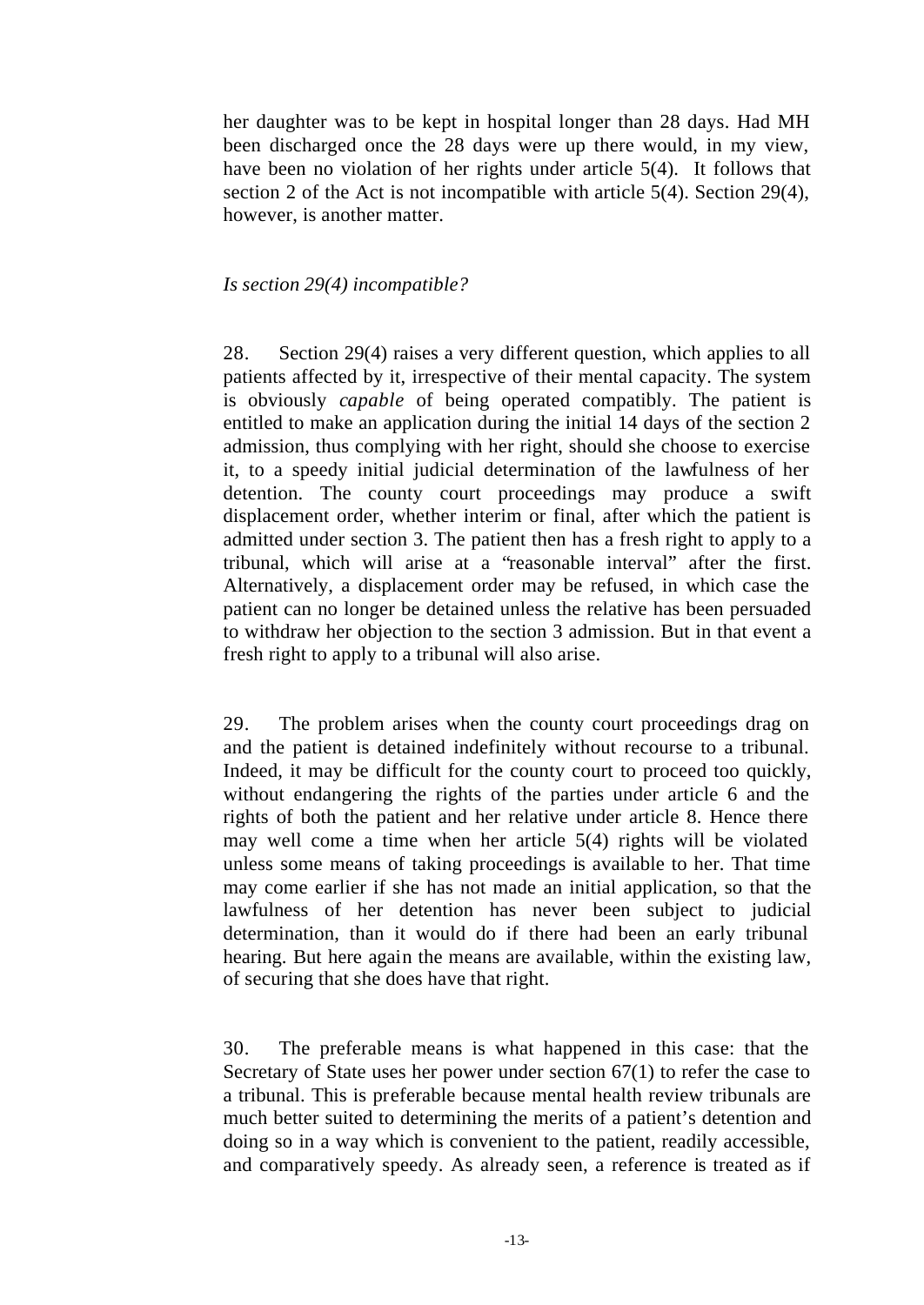the patient had made an application, so that the patient has the same rights within it as she would if she herself had initiated the proceedings. It can, of course, be objected that this solution depends upon the Secretary of State being willing to exercise her discretion to refer. But the Secretary of State is under a duty to act compatibly with the patient's Convention rights and would be well advised to make such a reference as soon as the position is drawn to her attention. In this case this happened at the request of the patient's own lawyers. Should the Secretary of State decline to exercise this power, judicial review would be swiftly available to oblige her to do so. It would also be possible for the hospital managers or the local social services authority to notify the Secretary of State whenever an application is made under section 29 so that she can consider the position. These applications are not common: they no longer feature in the annual published *Judicial Statistics*, but when they did feature they tended just to make double figures every year. So the burden on the authorities, the Secretary of State and the tribunals would not be high.

31. Judicial review and/or habeas corpus would, of course, also be available to challenge the lawfulness of the patient's detention. Any person with sufficient standing could invoke them. Before the Human Rights Act 1998, the European Court of Human Rights held that these were not a sufficiently rigorous review of the merits, as opposed to the formal legality, of the patient's detention to comply with article 5(4): see *X v United Kingdom* (1981) 4 EHRR 188. It may well be that, as the Administrative Court must now itself act compatibly with the patient's rights, it would be obliged to conduct a sufficient review of the merits to satisfy itself that the requirements of article  $5(1)(e)$  were indeed made out. But it is not well equipped to do so. First, it is not used to hearing oral evidence and cross examination. It will therefore take some persuading that this is necessary: cf *R (Wilkinson) v Broadmoor Special Hospital Authority* [2002] 1 WLR 419 and *R (N) v M* [2003] 1 WLR 562. Second, it is not readily accessible to the patient, who is the one person whose participation in the proceedings must be assured. It sits in London, whereas tribunals sit in the hospital. How would the patient's transport to London be arranged? Third, it is not itself an expert tribunal and will therefore need more argument and evidence than a mental health review tribunal will need to decide exactly the same case. All of this takes time, thus increasing the risk that the determination will not be as speedy as article 5(4) requires.

32. Hence, while judicial review and/or habeas corpus may be one way of securing compliance with the patient's article 5(4) rights, this would be much more satisfactorily achieved either by a speedy